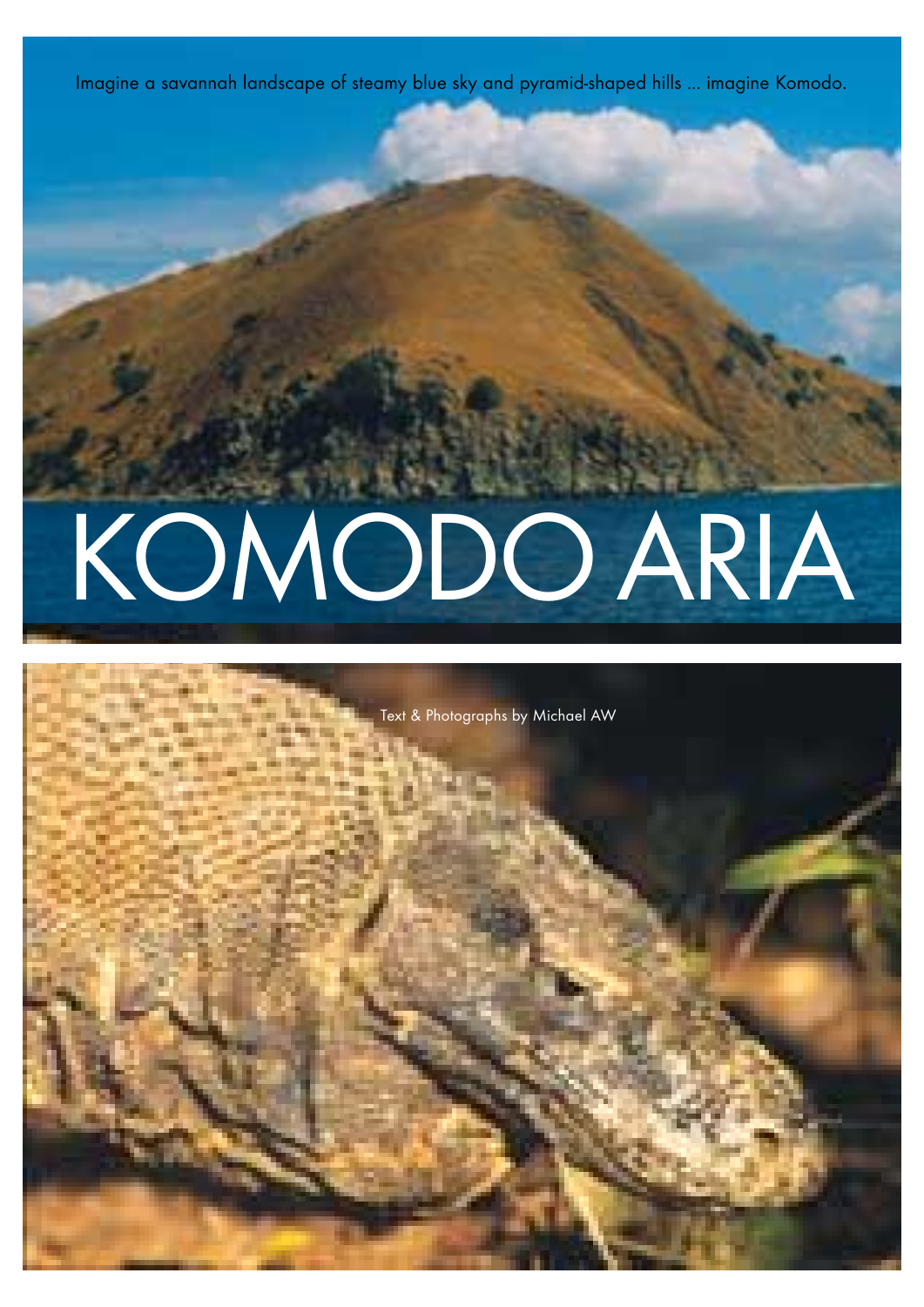# Though the island of Komodo is located in the centre of the

Indonesian archipelago, between the islands of Sumbawa and Flores, it differs remarkably from many of the other tropical isles of Indonesia. The dry weather conditions distinctive to the area – annual rainfall is about 800 millimetres – support a dramatically desolate setting of harsh undulating terrain dotted at random with Lontar palms.

The islands are the prime habitat of a primeval species of lizard, a gigantic member of the monitor lizard family so big that a Dutch aviator reported his sightings, early in the 1900s, of four-metre dragons roaming the wild and barren landscape. His story was probably locked away in the 'X-files' of the day, discarded as the fabric of imagination of a mad explorer. It was not until another Dutchman, this time a military officer named Van Steyne, brought two cadavers to P.O. Ouwens, the curator of the Bogor Zoological Gardens, that the Komodo dragon was formally described as *Varanus komodoensis* in 1912.

Today there may be as few as 3,000 of these prehistoric monitor lizards remaining in the wild, walking and grunting aggressively like dinosaurs. Because they exist nowhere else, evolutionary scientists began to lobby for their protection as far back as 1915. In 1977 Komodo Island and its environs were listed in the UNESCO Man and Biosphere (MAB), a worldwide programme designed to conserve the remaining diversity of plants, animals and micro-organisms which make up our living biosphere, and to maintain healthy natural systems.

Determined to play a part in the concept, the country's official bureau declared the inauguration of Komodo National Park (KNP) in 1980 with the primary goal being the protection of the habitat's biological diversity, particularly that of the tongue swanking dragon. As KNP lies in the Wallaceal Region of Indonesia, both WWF and Conservation International have identified the park as a global conservation priority area. The protected area of 219,322 hectares or 1,817 square kilometres encompasses islands, islets, bays, mangrove swamps and sea.

Komodo, Padar, Rinca and Gili Motang – the names of the main islands – stir up images of exotic hillsides of dry savannah and pockets of thorny green vegetation contrasting starkly with brilliant white sandy beaches and blue waters surging over coral reefs. In 1991 Komodo National Park was inscribed on the World Heritage List.

Within the park there are three villages. One on Rinca, one on Komodo and one on the smaller island of Papagarang. The majority of the 3,300-strong population are fishermen of Bajau and Komodo origin, while some are traders from Lombok and Bima. The major fishing method employed by the subsistence fishers is the *bagan* or lift net, which is mainly used to catch squid. Other methods include reef fishing with hook and line; reef gleaning to collect



marine invertebrates at low tide; diving with hookah compressors to catch lobsters, groupers and mother-of-pearl shells; and the deployment of bamboo traps to catch reef fish. Investigative scientists suggest that reefs around the park are among the most productive in the world due to upwellings and a high degree of oxygenation from strong tidal currents that flow through the Sape Straits. Beneath the water Komodo harbours some of the world's most pristine coral reefs which, by themselves, are the richest on the planet. My photographic portfolios of Komodo attest to a comment made by one naturalist, that diving these waters is completely overwhelming, and can be equated to being in the middle of a wildebeest migration in the Serengeti.

The "safest" way to interact with Komodo dragons in their natural habitat is to stop by Loh Liang Visitors Centre at Loh Liang Bay where a guided walk along a five kilometre nature trail leaves at regular intervals. Though the walk is through a well-worn trail, you are really walking into dragon country. Don't be too engrossed with giant spiders, wild orchids, wild deers or wild boars. What may seemingly be a dead tree trunk could suddenly metamorphose into a majestic dragon. Despite its seemingly sleepy and silent demeanor, like its

dinosaur predecessor, the Komodo dragon is really a fierce predator. This solitary meat-eating reptile is cold-blooded and capable of taking off at a speed in excess





of 18 kph. Jumping into the sea or clambering up a tree won't help either. They are known to be good swimmers and nimble climbers.

The Komodo dragon is a dedicated carnivore and preys on goats, deer, wild boars and even its own kind. And just to be sure that they can finish off even larger animals, their saliva contains four forms of bacteria with no known antidotes. One bite is enough to kill. The bacteria are so virulent that wounds do not heal and if bitten you could die within a few days.

One early morning we took the 2.5 kilometre walk to reach Banu Nggulang, the defunct feeding centre, to find only one dragon basking in the morning sun. Before 1994 tourists used to be herded into a caged area here for protection from hungry dragons. Feeding was then conducted twice a week, funded by tourists of course. A dead deer was tossed into a pit where over 40 lazy dragons would proceed to entertain the crowd by tearing up the cadaver, each like a vicious Tyrannosaurus Rex. Lovers of Bambi screamed and naturalists protested... the feeding was stopped. The dragons became disgruntled, most left the arena to survive in the mountains. These days, only a couple of semi-tame dragons remain to amuse the tourists at this site.

**ASIAN**Geographic

Visitors to the park predominately come on cruise ships or live-aboard diveboats. Most of the Park is dry, rugged and hilly, a combination of ancient volcanic eruptions and the more recent tectonic uplift of sedimentary seabeds. The irregular

Home to the infamous Komodo dragon and a dazzling array of land and sea creatures, dedicated conservation and natural resource management efforts are paying off for Komodo.



coastline is indented with rocky headlands and sandy bays, many framed by soaring volcanic cliffs. The Park is also home to Sunda deer (Cervus timorensis), wild buffalo (Bubalus bubalis), wild boar (Sus scrofa), the macaque monkey (Macaca

fascicularis) and wild horse (Equus qaballus). All the large mammals have been introduced by man, but indigenous frogs, snakes and lizards abound on the island. Visitor numbers average around 20,000 each year.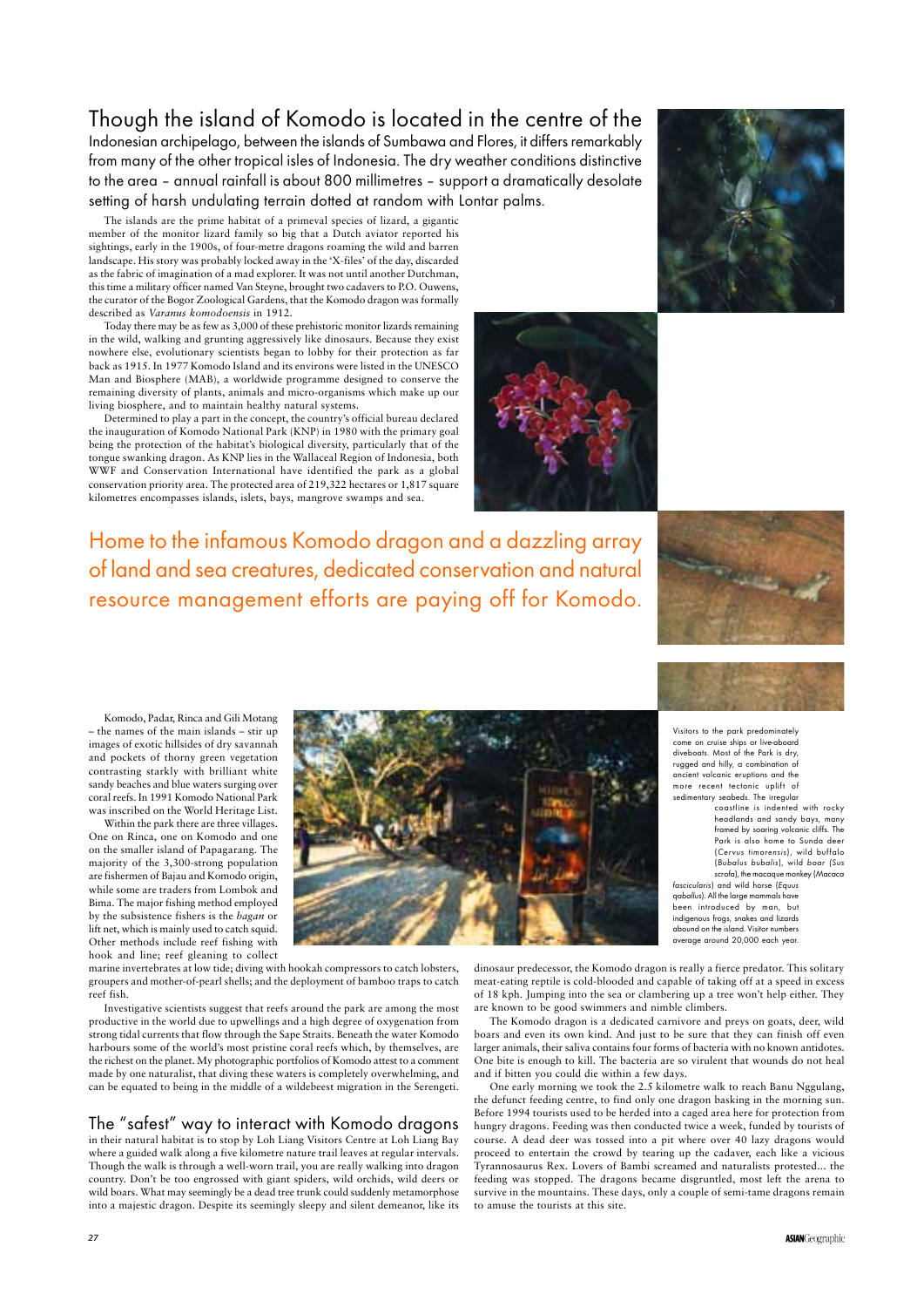XOMODO DRAGON<br>
• Scientific nome<br>
• Scientific nome<br>
• Varanus komodoenis<br>
• The largest dragon found and<br>
• confirmed by science was 3.3<br>
• The largest dragon found and<br>
• The salivo of a dragon contains<br>
• The salivo of



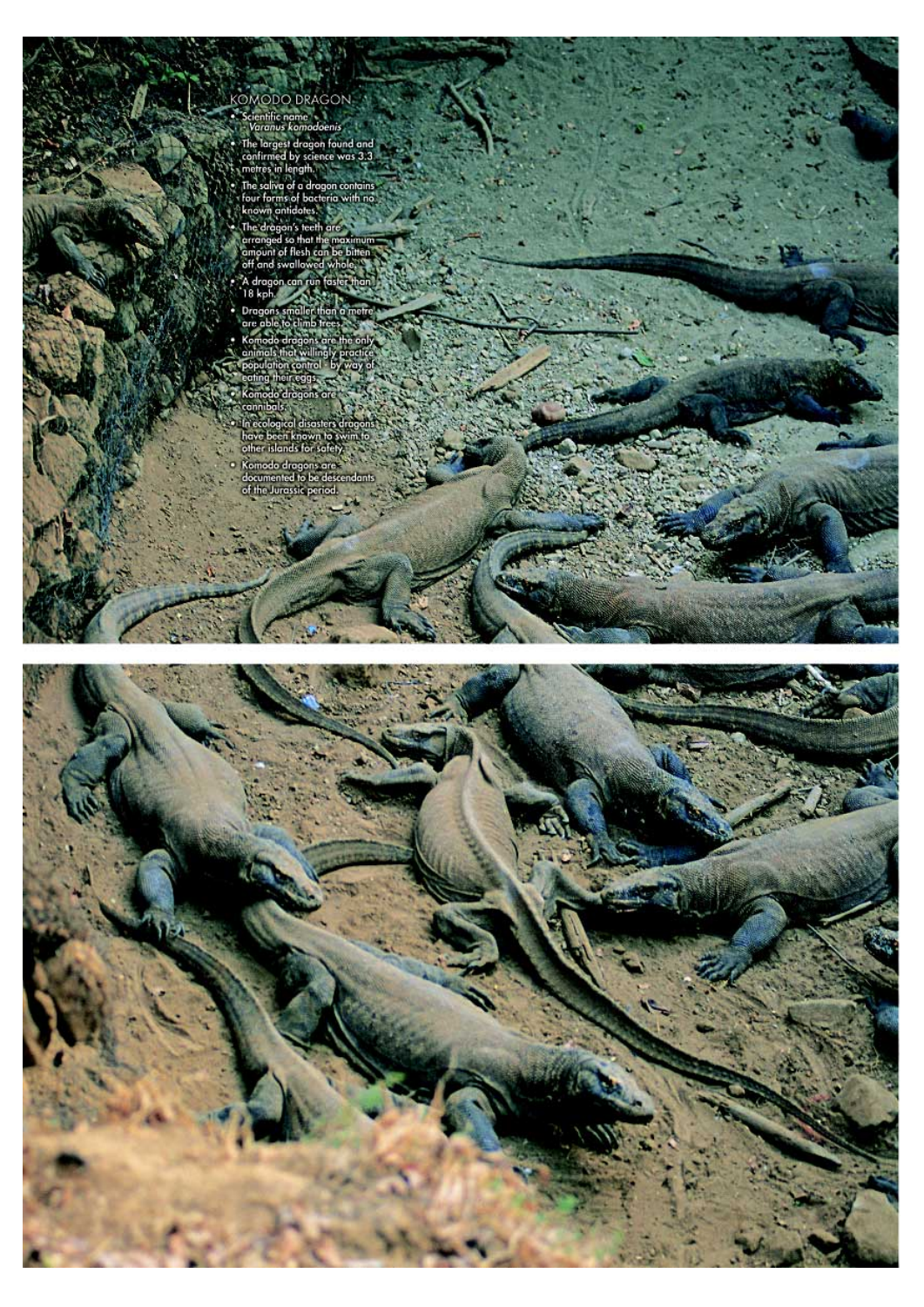**KOMODO CONSERVATION AND RESOURCE MANAGEMENT AT WORK**

A milestone was recorded for Komodo National Park (KNP) with the signing of the 25-year management plan in Jakarta in June 2000. The signing of the plan provides the essential legal framework and tools to manage the natural resources in the Park. Five years of on-site experience, consultations with all stakeholders and scientific studies are integrated into the plan. The management plan document provides a framework for adaptive co-management of KNP with the opportunity to develop a sustainable park financing strategy based on tourism revenues. Scientific studies, on-site management experiences and consultations with all relevant local and national stakeholders and international agencies form the basis for the plan's extensive ecological and social database which has been systematically compiled for KNP over the past five years. Local communities have participated in the mapping of important fishing grounds in KNP. A zoning plan has been developed which stipulates and regulates which activities can be sustained in each of the zones.

**• FISHERIES PROTECTION.** A ban on the use of hookah compressors, used in both dynamite and cyanide fishing, has been included in the management plan for the Park and was recently endorsed by the Bupati of Manggarai and the head of the district fisheries services. No more licences for hookah compressors will be given out for Komodo waters. With successful protected area management, the Park's waters are becoming an oasis of marine biodiversity and fishery resources amid deserts of blasted out reefs and over-fished seas. This in turn attracts more outside fishers, which cannot find quality fishing grounds elsewhere. An intensive enforcement system is presently becoming even more inevitable. In June 2000 the The Nature Conservancy also donated a floating ranger station and guaranteed its operational cost to the Park's authority for two years to support a better responsive patrol system in relation to area coverage and situations in the field. UPDATE: The floating ranger station arrested 24 fisherman caught in the act of bombing the coral reefs in the Park in November 2000. The Nature Conservancy estimates that the patrols — a joint effort between park rangers, police and the Indonesian army — have reduced fish bombing in the park by 80 percent.

**• ZONING & PROHIBITED ACTIVITIES.** To reduce conflicts between resource use and the conservation of natural resources in Komodo National Park, a zoning system has been designed which allows for traditional use by Park inhabitants while at the same time the most valuable and sensitive locations are fully protected. This zoning system also regulates the use of the area for tourism, which forms the basis for sustainable park financing. Area management within the Park is based on the zoning system. A single zoning system has been designed for the entire Park with a total of seven types of zones. Zones covering both terrestrial and marine areas will have regulations for both types of environment. In all zones monitoring, research (with permits), and environmental restoration is allowed. Anchoring except in designated areas, collecting legally protected species, damaging marine or terrestrial habitat, keeping dogs or cats, trash/waste disposal except where designated, harvesting fuel wood, the use of cyanide, poisons, hookah, scuba, or explosives for fishing in the Park are all prohibited.

**• FINANCING THROUGH TOURISM.** A tourism concession is being developed as the best means to implement a longterm financing plan for Komodo National Park; to establish a professional co-management structure and to support community development projects. A joint venture will be established between The Nature Conservancy and a private Indonesian company, Alam Resorts Indonesia, specialising in tourism, which runs environmentally focused resorts.

**• WHALE AND DOLPHIN CONSERVATION.** The Komodo National Park (KNP) cetacean surveys were started in April 1999 and are conducted twice a year during the intermonsoon periods of April-May and September-October. As a result of the recent cetacean surveys, several whale and dolphin conservation measures have been incorporated in the KNP's 25-year management plan, and are currently implemented.

**• CORAL REHABILITATION.** Preliminary results of the coral rehabilitation program in Komodo indicate that there is good potential to rehabilitate destroyed reefs in Komodo National Park. At all nine sites, chosen to broadly represent rubble fields in the diverse park, there was increased coral recruitment to the treatments, as compared to untreated, bare rubble. In some cases, recruitment (number of colonies per square metre) was over 20 times higher in the experimental plots than on untreated rubble.

### KOMODO NATIONAL PARK

| <b>Current size</b> | 1,817 sq km |  |
|---------------------|-------------|--|
|---------------------|-------------|--|

**Ratio** 33% (603 sq. km.) land, 67% (1,214 sq. km.) marine water

**Proposed extension** 25 sq. km. land and 479 sq. km. marine water

**Vegetation** savannah, plain woodland, scattered rainforest on mountain tops, coastal and mangrove forest.

**Geographical location** between island of Sumbawa and island of Flores and between two seas, the Sulawesi

Sea to the North and the Sumba Strait and Indian Ocean to the South. **Comprising** Komodo Island, Rinca Island, Padar Island, Gili Motang Island and small isles surrounding these four islands and marine waters.



### PROPOSED ZONING OF KODOMO NATIONAL PARK (WITHIN PROPOSED EXTENSIONS)









All maps are derived from data by the GIS unit of The Nature Conservancy Indonesia Coastal and Marine Program. Thanks to Peter Mous and Jos Pet.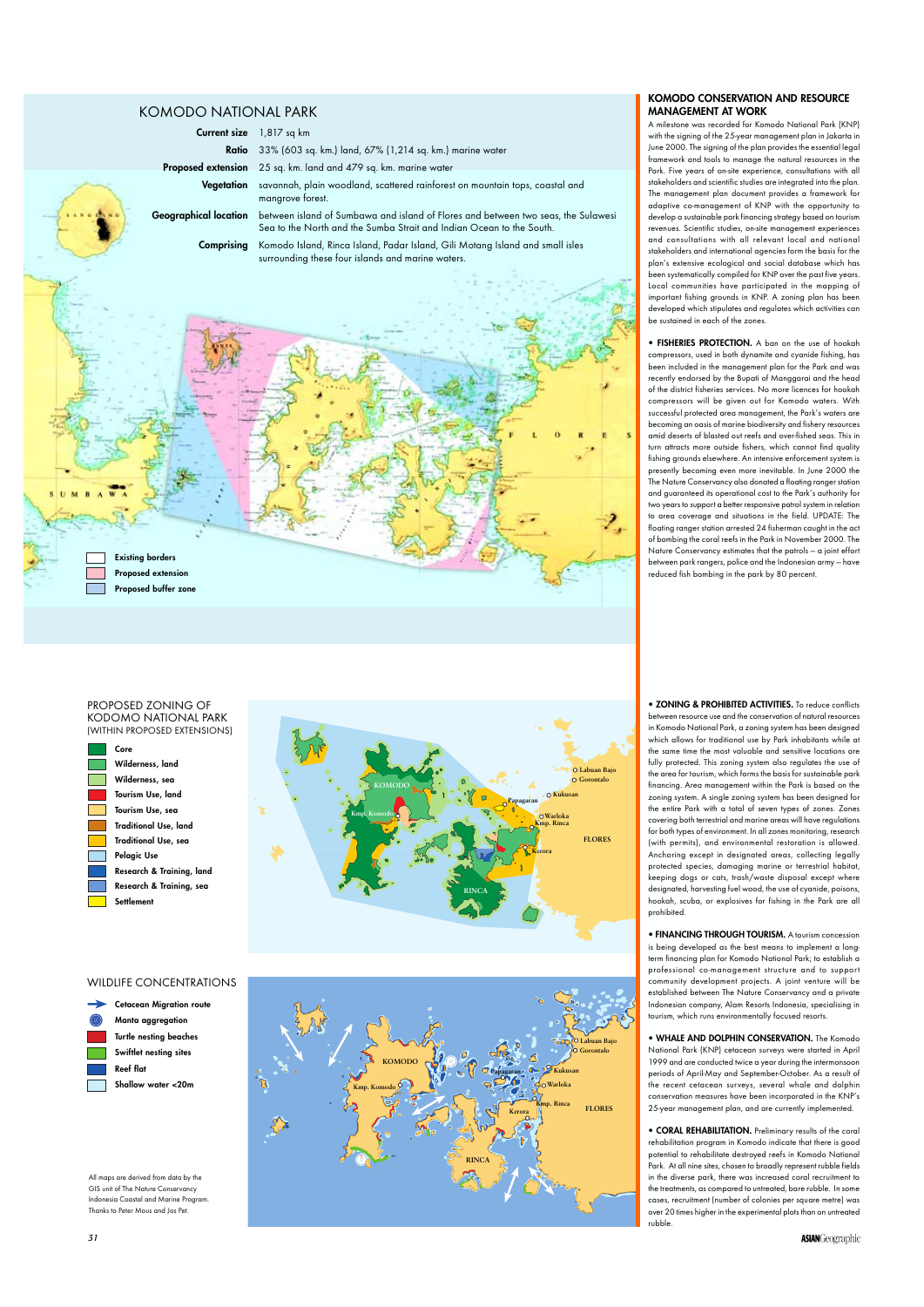My expeditions to Komodo are like the arias of Mozart and Wagner, each with a different accompaniment, varied in form, and striking in variation from one another. My first visit in the late 1980s was full of drama fostered within the hull of a traditional Buginese-designed vessel that had gone bad. Her two black sails flapped wickedly from crooked, red-painted masts resembling a pirate ship out of a B-grade movie and the captain wondered why she was a delinquent at keeping course. She carried no life jackets, lifeboats nor fire extinguishers. Our weight belts were chains from the spare anchor and the air from her scuba tanks was redolent with sewage fumes! On another trip I tempted fate on a maiden voyage of a poorly refitted dive vessel. The dive ladder intermittently jolted us to our senses with a 400-volt current, the cabins leaked and were infested with cockroaches the size of overgrown rodents. On another occasion I indulged in a five-star catamaran with a 40-metre boatload of rich oversized loud Homo sapien retirees who reckoned that the diving wasn't much but the dragons were impressive.

Well, they were right about the dragons, but radically wrong about the diving. I have been back six times, most recently on board a ship of Norwegian origin but bearing a Greek name – the MV Pelagian – which literally translates to "of





### The marine biodiversity of Komodo boasts of an unimaginable variety of

invertebrates, over 1,000 species of fishes and 250 species of reef-building corals, with new species constantly being discovered. Sometimes I marvel in bewilderment, astounded by sightings of animals never seen on previous sojourns. Komodo is like a magnet that has lured me back again and again.

the open ocean". On a hot mid-August afternoon, I boarded the boat at Benoa Harbour, Bali, gateway to the heartland of biodiversity leaving behind gamelan music, ancient gods and dancing queens. The trip was to be my finest yet to the Komodo. Premier divemasters Matthew Hedrick and Larry Smith were on board to show us their 'hot spots' in the marine park. Both of them have extensively researched the area for marine tourism potential.

On an early halcyon morning, the MV Pelagian arrived at Gililawa Laut, at the northern end of Komodo National Park. Matthew enthused that we are going to dive on a fish aggregation point, a secret location where fishes rendezvous to mate. The plan was to swim along a wall to reach a BFR (big fat rock) where we were expected to see a large congregation of groupers and wrasse and whatever other surprises the season would bring. Once under the water I drifted to see a scenery of gorgonian fans, feather stars waving from standing corals, clownfish frolicking among fields of anemones, starfish and rolling fields of waving-hand soft corals. Thousands... hundreds of thousands of orange, green, purple and yellow anthias and blue triggerfish rose and fell to feed in the passing current. I drifted in admiration. At the BFR I dived through a group of batfish that seemed to flutter like the sails of ancient dhows and then collided with a school of barracuda. Descending to a depth of 45 metres to check out a group of sweetlips in colouration that I had never seen before I realised I was witnessing the display of Spotted sweetlips in courtship colours. The females' abdomens were dented, swollen with eggs. My consciousness expanded to witness procreation in motion right before me. Animals living on animals, coral and sponges cling to every square inch, some living by themselves others thriving through their symbiotic relationships or as parasitic guests. Soon my time was up and I rose to meet with hundreds of angelfishes, butterflyfishes and damsels on an Acropora coral meadow at 10 metres. It was one of those splendid experiences that was beyond descriptive words.



Though Komodo Marine Park is remote, it has not escaped human exploitation. Indonesia has the most profound environmental laws but enforcement is almost non-existent. Remember it is country of 17,000 islands, which stretches over 4,000 kilometres along the equator — you need a lot of water police to patrol this area. Like other reserves in Asia, the park is a prime target of live reef-fish traders from Singapore, Hong Kong and Taiwan. Until recently poachers using cyanide to procure Napoleon wrasse and large groupers were at large around Komodo. Local fishermen blast the reef to rubble with dynamite for the sake of small food fish. Early surveys revealed that up to 52% of coral

The strong currents provide nutrient rich waters for a diverse range of marine species.

**Above:** Featherstars or crinoids sway in the currents attached to a sea fan feeding in the breeze. **Left:** These Harlequin sweetlips (Diagramma pictum) show a variation in the normal colouration.

> **Below:** Large schools of fish are common, these Tetra batfish (Platax tetra) school off a BRF (big fat rock).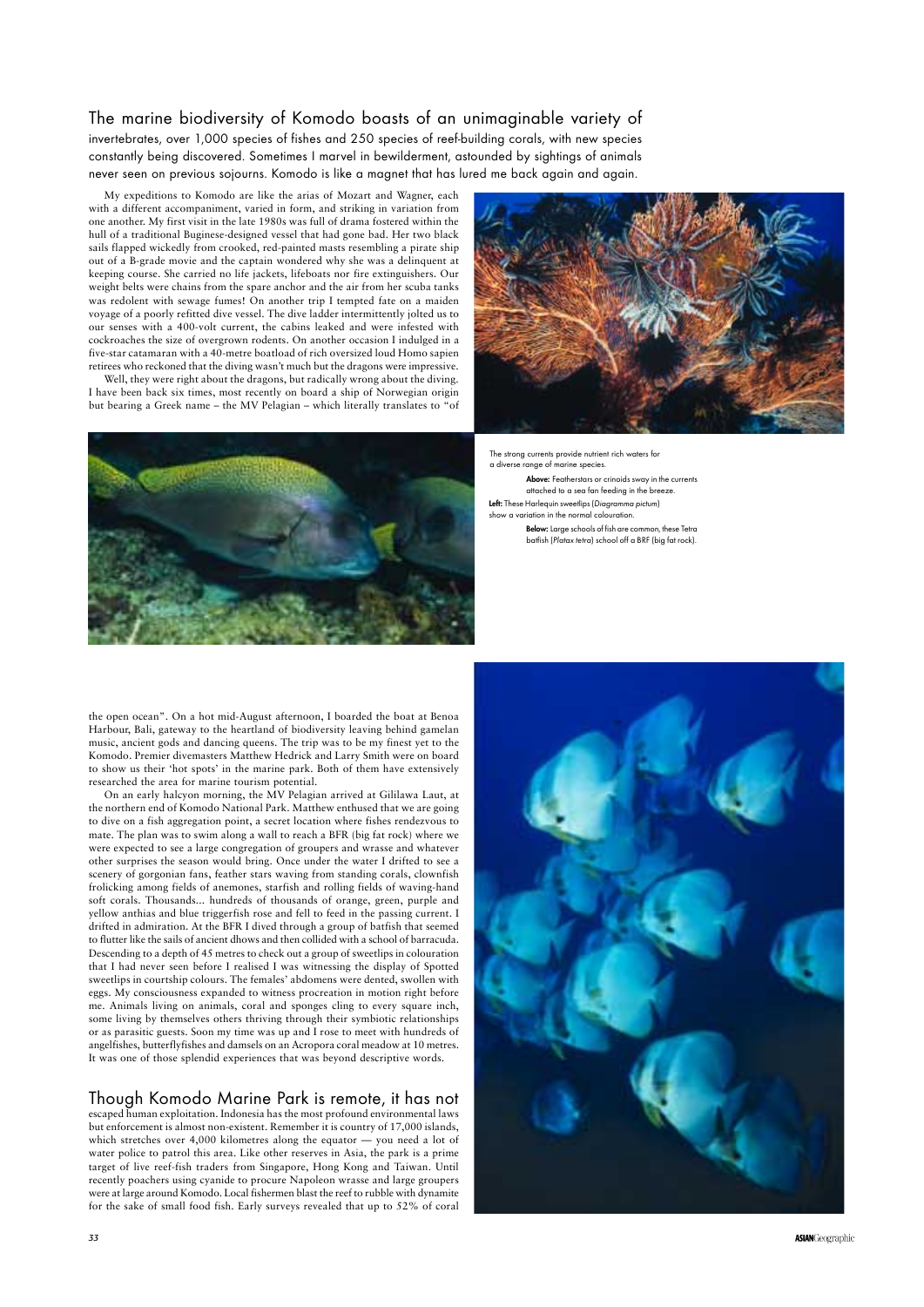reefs in and around the Park had been damaged by such destructive fishing practices. Fortunately The Nature Conservancy (TNC) arrived in 1994 to help develop a park authority and management plan.

Following a Rapid Ecological Assessment and Rural Appraisal in 1994, the task was to design a 25-year programme to protect biodiversity and the breeding stocks of KNP. The challenge was immense, according to Dr. Jos Pet, the Deputy Director of the Indonesian programme who opened the TNC Komodo Field office in November 1995. His team started implementing conservation programs soon after. When I asked him about the problems encountered he amusedly replied, "Every single kind you can imagine!"

To ensure continuity and to encourage locals to participate in the regular monitoring programme Jos has trained Indonesians to carry out the routine survey work in the Park. Currently his original Indonesian protégés are training new Indonesian recruits. However, survey design and implementation are still conducted by the expatriate scientists for research relating to coral rehabilitation studies and cetacean surveys. A total of 185 sites are now being vigilantly monitored on a regular basis for the status of corals and invertebrate coverage.

TNC also focuses on the control of blast and cyanide fishing through activities at both the policy and site level. The current goals include strong and effective





What is rare in other regions seems common in Komodo

After the MV Pelagian was anchored in the safety of Horseshoe Bay we prepared



to dive Cannibal Rock, an outcrop off South Rincha, where fierce dragons are known to hunt and great whales sing. Indeed Matthew told us later that while we were diving whales swam past the bay and, on the white sand beach in front of the bow, two Komodo dragons were feeding on a dead bird of some kind.

Cannibal rock is a bigger BFR, that falls steeply to 25 metres. Gorgonian sea fans, organ pipe corals, black coral trees, orange sponges, carpets of red, blue, green and yellow featherstars festoon the slope in their hundreds and tapestries of ornamental reef fishes swarm the water column. As I descended through the cold, dark water the visibility enigmatically opened up to a garden of sponges and tall coral trees. I stopped by a snow-coloured tree to find eight Long-nose hawkfish, the most I have ever seen on a single tree. Just above, hordes of anthias glittered in shades of turquoise, purple, orange and blue. Against the evening sun a cloud of anchovies was dispersing and reforming to puzzle hunting jacks. Sea apples, bright red-coloured sedentary sea cucumbers, are found in abundance on the reef slope. I easily picked out one with its multi-branch arms recoiled outward to filter plankton in the passing current. Nearby a bright orange anglerfish beckoned to be photographed.

## As we sailed towards South Komodo, cerulean blue water gradually surrendered

to the nutrient-rich Indian Ocean upwelling. The water was cold, green and the currents swirled like rapids between the rocks and islands. Six-knot currents are not uncommon in this area and diving in such

water demands a higher level of consciousness and preparation.

law enforcement established in and around KNP, and effective elimination of blast and cyanide fishing. The management plan also provides for establishing sustainable fish aquaculture and reducing the demand for reef fishes caught in the wild for the live reef-fish trade. As an alternative to destructive coral reef fisheries, seaweed aquaculture is now being developed and tested around KNP. Pelagic fisheries are being developed and tested as an alternative to demersal and coral reef fisheries. Important fish spawning aggregation sites have been identified and religiously safeguarded. The scheme is to develop sustainable use by local residents. Luckily the local population is relatively small compared to other areas of Indonesia. The strategy is to reduce both threats to the marine resources and conflicts between incompatible activities. Undoubtedly marine tourism must be managed and will help finance monitoring programmes. Tourism will also help deter the dynamiters and poachers.



**Above:** Sea cucumbers belonging to the class Holothuroidea are the seas vacuum cleaners. An animal which is essentially a mouth, stomach and anus, filters sand for organic matter. This colourful specimen is a Sea apple (Pseudocolchirus tricolor).

**Left:** Sea squirts, alternately known as ascidians or tunicates, siphon water between two siphons trapping plankton through the pharynx. These tunicates are possibly members of the Diazona species.

> **Below:** Delicate ghost pipefishes are members of the seahorse family. They are experts at camouflage. Adapting to their environment, they may resemble a floating leaf like the Robust ghost pipefish (Solenostomus cyanopterus) or the Long-tail ghost pipefish (Solenostomus armatus); or they may bear frilly appendages – like the Ornate ghost pipefish (Solenostomus paradoxus), which resembles its crinoid home.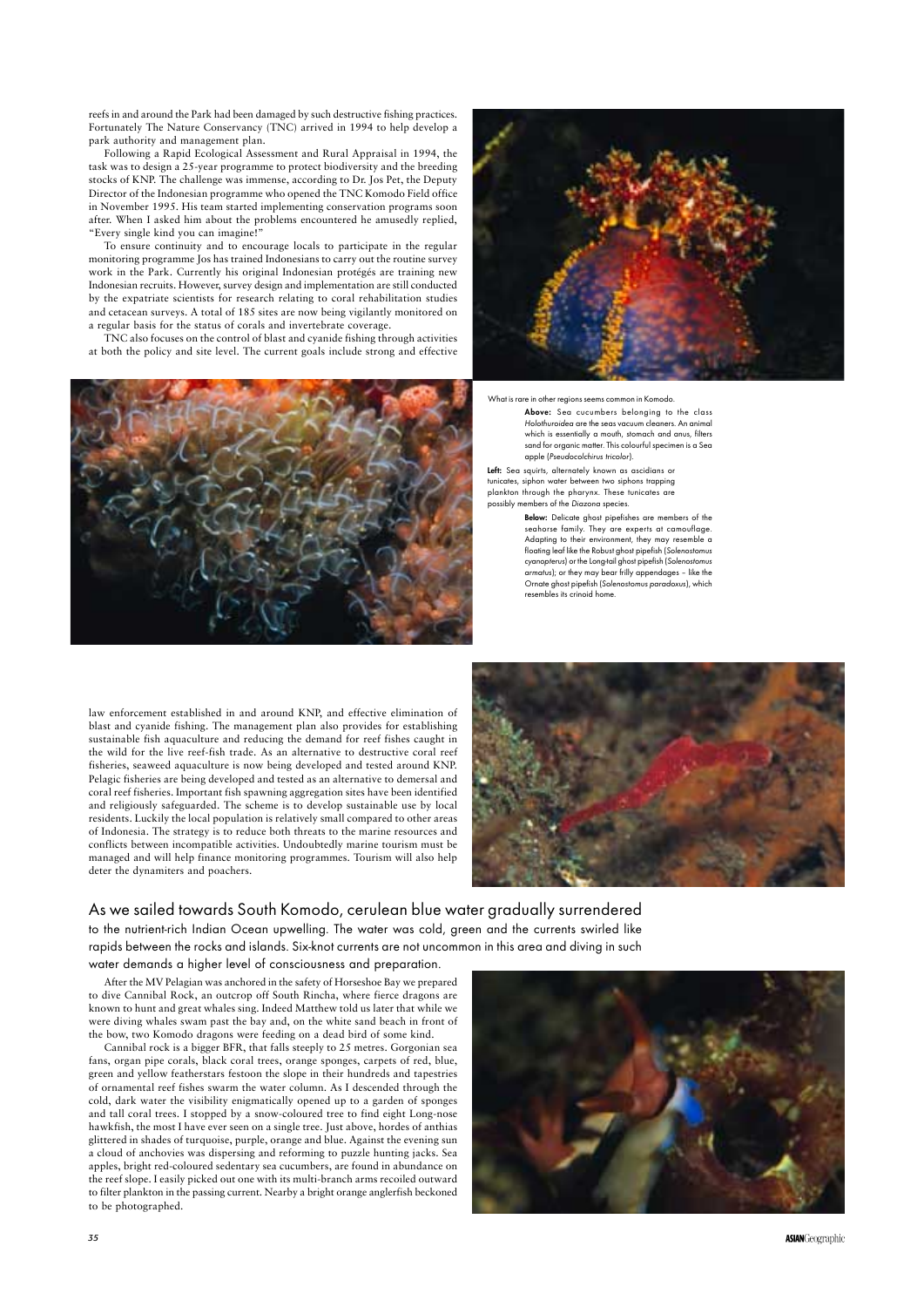I was busy directing my anglerfish into even more attractive positions when a sudden eruption of noisy underwater horns summoned nearby. That is the sound of Larry's triumph – he must have found a seldom-seen critter of some sort. The urgency and rapidness of his horn is directly relative to the rarity of the animal. Because I was slow in responding to his call, he came and gently led me to see his prize – a large maroonish, yellow and blue Miamara nudibranch with a pair of oversized horns, a species that I had never seen before in 15 years of Indonesia diving. Such is the joy of diving with Larry Smith. In just over six days he had found five species of ghost pipefish, three species of anglerfish, pygmy seahorse, mating twin tail slugs, flying gurnards, stargazers, and scores of nudibranchs and a promise of more in the days to come.



Moving on to the southern tip of Komodo Island, the rugged barren hills seemed to radiate a primeval aura. Matthew had brought us to explore a secret place, the highlight of the trip – TNC Rock – a submerged



seamount that few have ever seen. Even with the aid of GPS it took Larry over an hour to locate the VHTFR (very hard to find rock) over a sloppy sea. We were warned that this is not a site for the faint hearted; not because of the hundreds of sharks that Matthew saw last April, but because of the notorious current that sweeps past the rock. Once sucked into its path, the diver will be like a loose leaf in a gale, disappearing into the mercy of the Indian Ocean. My first impression once beneath water was of an awe-inspiring panorama. The wall was a kaleidoscope of orange cup corals and purple, pink, red and yellow ascidians. Swift currents avert the settlement of reef-building corals. Immense takes on a new meaning.

Then an unexpected swell sucked me up from 10 metres almost to the surface. I arrested the uncontrolled ascent by grabbing a rock and kept venting air from an already empty BC. Recovering quickly, I signalled my buddy to dive immediately to deeper water. We descended at tremendous speed, stopping at 40 metres to meet with dozens of handsome grey reef sharks and hundreds of Big-eyed jacks. Suddenly, out of the blue, a fish, a very big fish of distinct shape, loomed into view. Our reward was meeting face to face with a great white ocean sunfish, the Mola Mola. I was stunned and mesmerised, too shocked to focus my camera. But

**ASIAN**Geographic

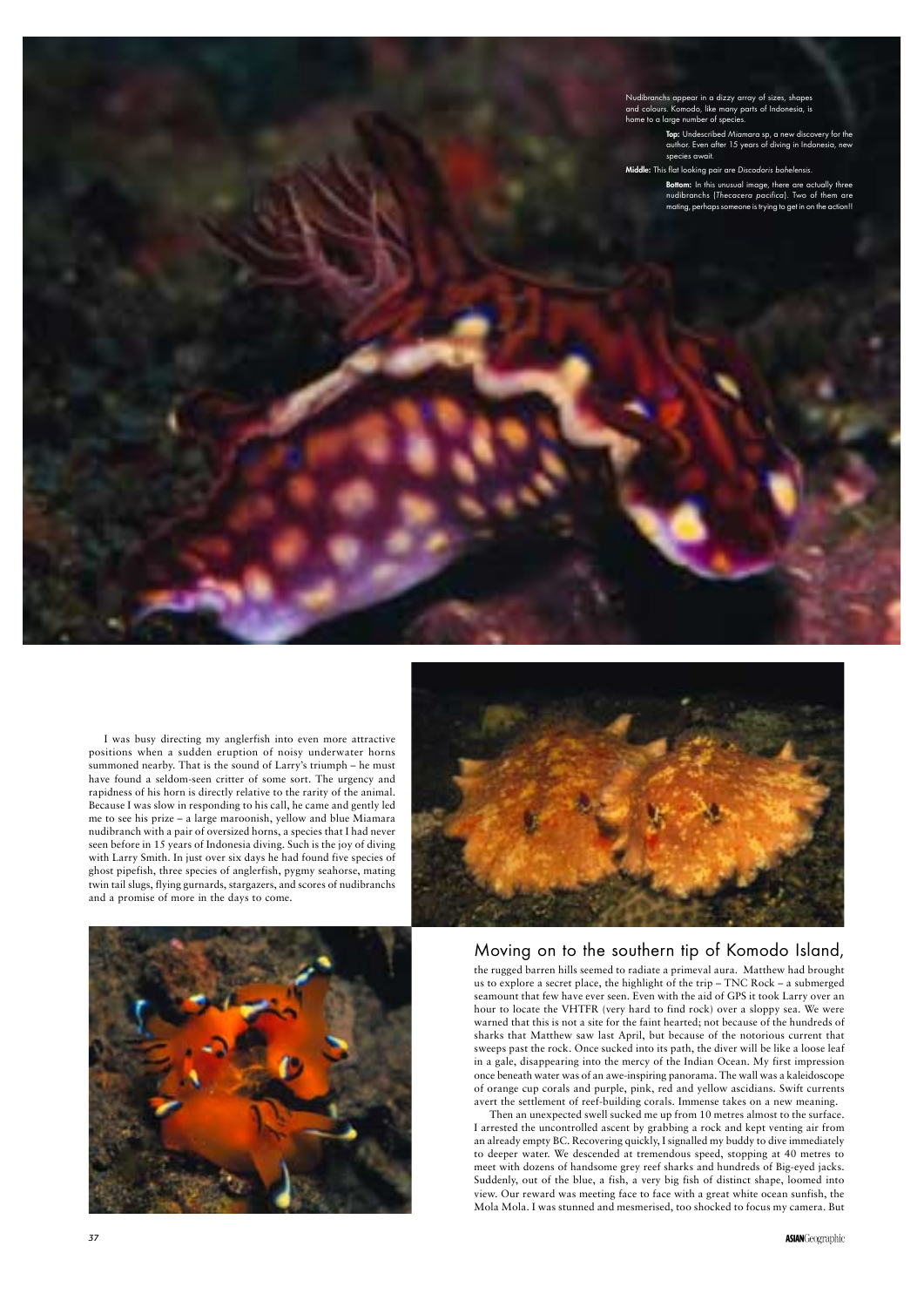Komodo will continue to sparkle, will explode with life, and will continue to reflect the dazzle of nature's magical creation as long as we care enough to preserve its natural wonders.